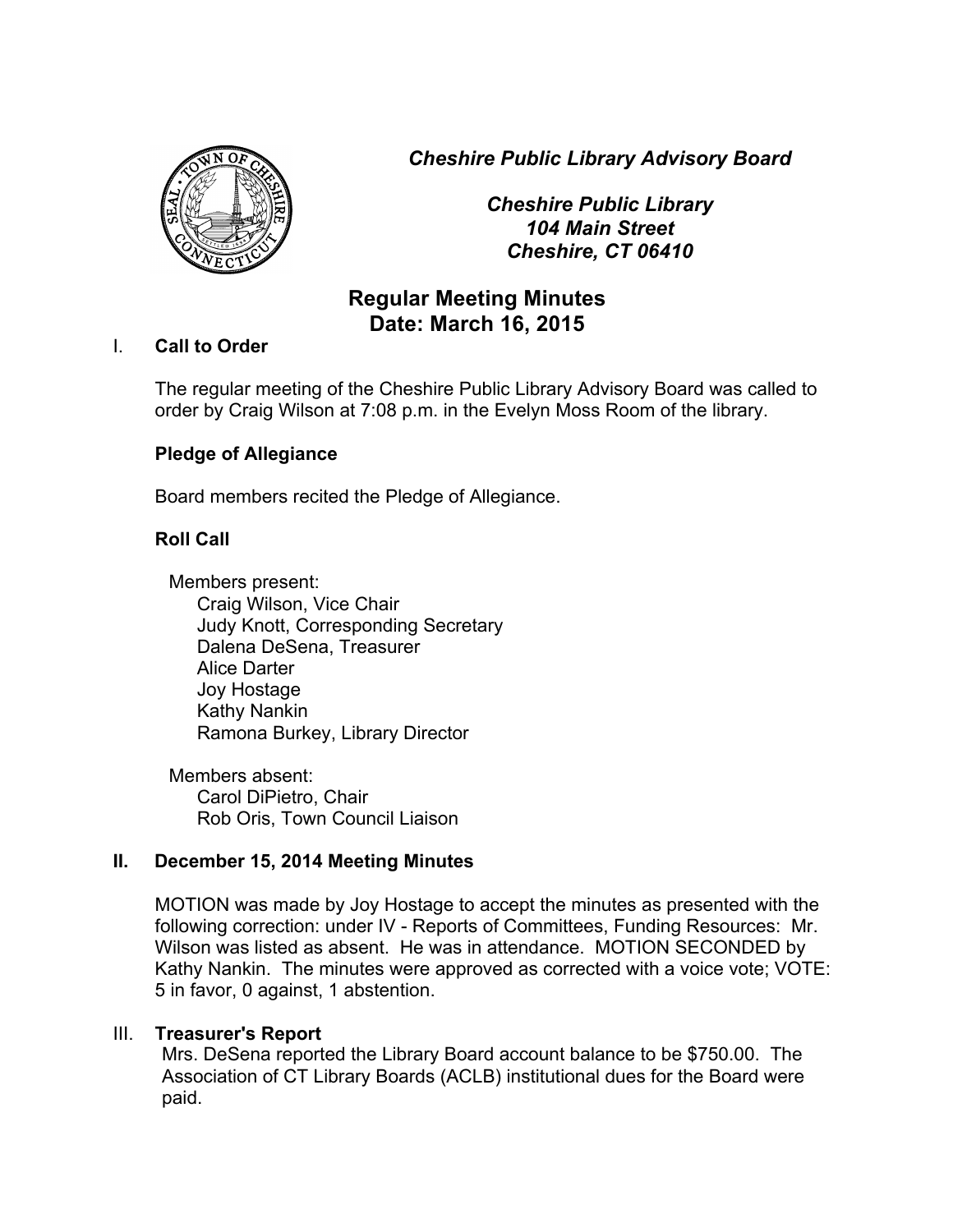### IV. **Reports of Committees**

1. School-Library Partnership

The January and February reports from Lucas Franklin, the Head of Children's Services, were passed around to the members.

FEBRUARY SCHOOL-LIBRARY PARTNERSHIP REPORT:

- This month we asked the schools to include library events in their newsletter to parents, specifically events during February 16-20 when students were on break. Events so far during school vacation have been well attended (many with over 100 individuals). In February, we have had over 1000 attendees for children's programs with still a week to go. March Events:
- Dr. Seuss Day, March 2 at 4 pm: Kids will make Dr. Seuss themed treats.
- Tea Rex, March 9 at 6pm: Dinosaur themed tea party
- Phoenix Performing Arts Troup, March 8 at 2 pm: Chinese dance troupe.
- Green Screen Fun, March 10 at 4:30 pm: Kids in grades k-2 will make props and use a green screen to reenact parts of the book The Day the Crayons Quit
- Tales of Deep-Rooted Magic, March 14 at 2 pm: Storyteller Sara deBeer will tell all age stories on magic.
- Full of Joy Yoga: Mondays at 9:45am: Children's yoga starting Mar. 16
- Edible Book Festival, March 28 from 10am -4pm: Design edible arrangements based on books.

JANUARY SCHOOL-LIBRARY PARTNERSHIP REPORT:

- Questions have been disseminated to the school librarians through Deborah Burns, the Curriculum Coordinator for the school system. The questions focused on what areas we could purchase books to best support the schools. A meeting will be scheduled shortly to give me a chance to speak with the school librarians and get more information.
- On February 9 at 3:30 pm the library will be hosting the Future Educators of America from Dodd Middle School to do a special Read-Aloud Storytime with children ages 3-6.

Program News:

• Our newest program Tune Time for Tots has been extremely successful with over 40 participants (caregivers and kids) in two of the sessions held so far. Our first Tween Tuesday held on January 20 was a success with 16 children in attendance.

Notable events for February:

• Learn Spanish Storytime: Each Monday in February at 10:00 am we will host a special hands-on Spanish storytime for toddlers, preschoolers and early elementary aged children. This bilingual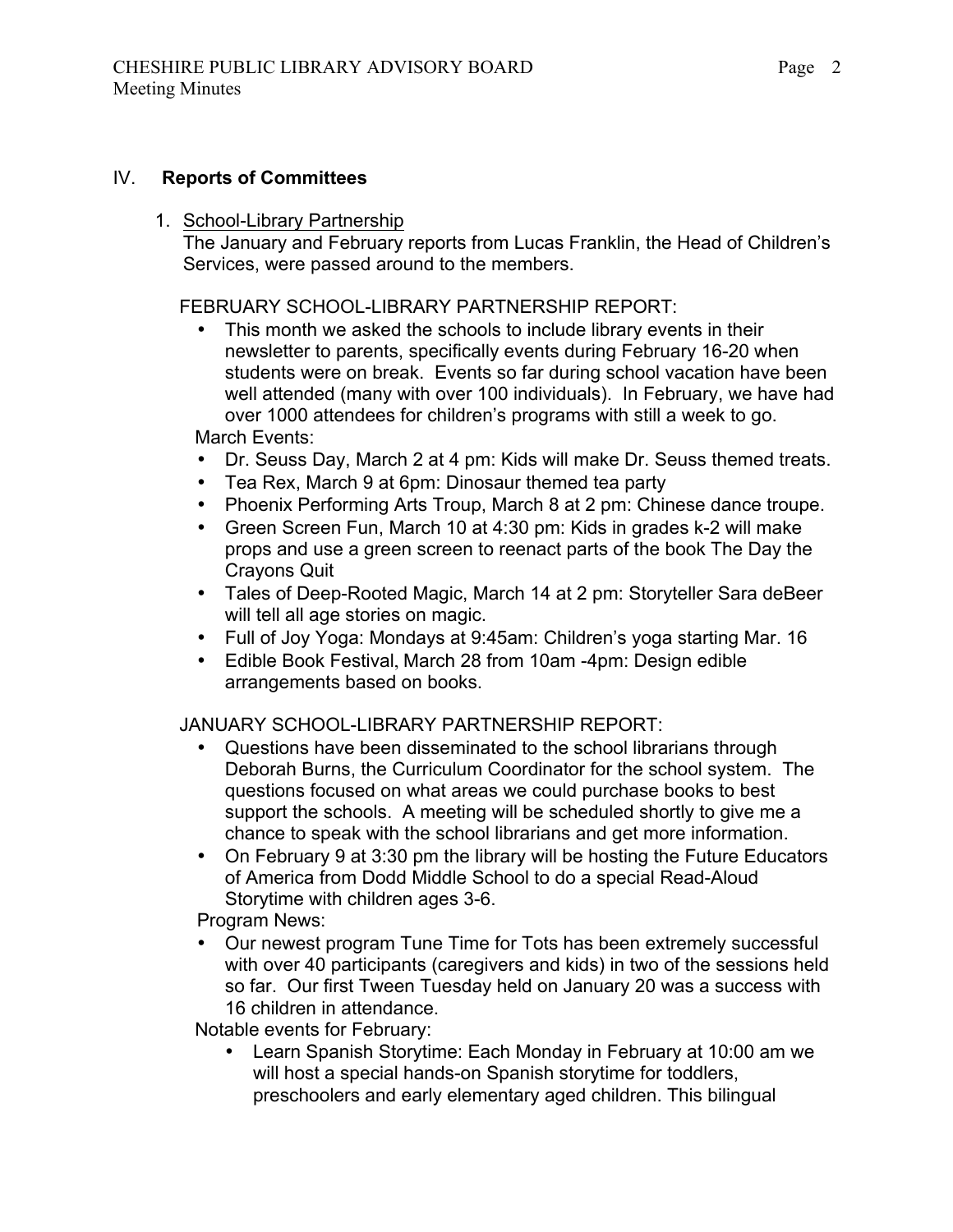storytime will be tons of fun with songs, games, activities and stories in both English and Spanish! No prior knowledge of Spanish is necessary.

• Take Your Child to the Library: Saturday, February 7 Magician Chick Kelman is returning to the Cheshire Public Library to add some magic to our Bring Your Child to the Library Day celebration. Join us for an afternoon program of magical tricks that will entertain and amaze! Stop by the Children's Room after the performance for a special prize.

Mrs. Burkey added the February break programs were very successful and the April break schedule includes lots of diversity and many science programs. She also distributed a Library Programs calendars for March 2015 and April 2015, with programs color coded by type. The new Children's Librarian, Kimberly White, started on Monday. The children's librarians will be refreshing their early literacy programing, doing more outreach to preschools and daycares, and further promoting the summer reading program.

Funding Resources - Mr. Wilson reported.

Mr. Wilson stated this committee is part of the Strategic Plan, and is in a holding pattern at this time. He did encourage members to attend the Town Council meeting on March  $30<sup>th</sup>$  when the Library and the Library Board budgets will be discussed.

#### V. **Communications**

 Mrs. Hostage was pleased to see so many of the Cheshire Library's movies advertised in the Hartford Courant, including: Scrooge (12/23/14); The Postman Always Rings Twice (1/13/15); The Big Sleep (1/20/15); Frozen Singalong (2/1/15);The Boxtrolls (2/14/15); and Disney Nature: Earth (2/20/15).

#### VI. **Report of the Chair –** Craig Wilson, Vice Chair

- Mr. Wilson commented that the last two months have been quiet for the Board. He appreciated the Board's understanding having Mrs. Burkey send an e-mail about possibly changing the Library's hours rather than calling a special Library Board meeting. The staff studied the library hours in terms of library traffic during those hours. The recommended adjustment to the hours is based on consumer patronage and traffic pattern. Mrs. Burkey explained it is a balancing act, meeting client desires with current funding. Mrs. Burkey will be meeting with the Town Personnel Director and the Library Union Leadership on March  $17<sup>th</sup>$  to discuss adjusting the hours and will report back to the board.
- Mr. Wilson also reminded the members that Mrs. DiPietro will be back for the April Library Board meeting.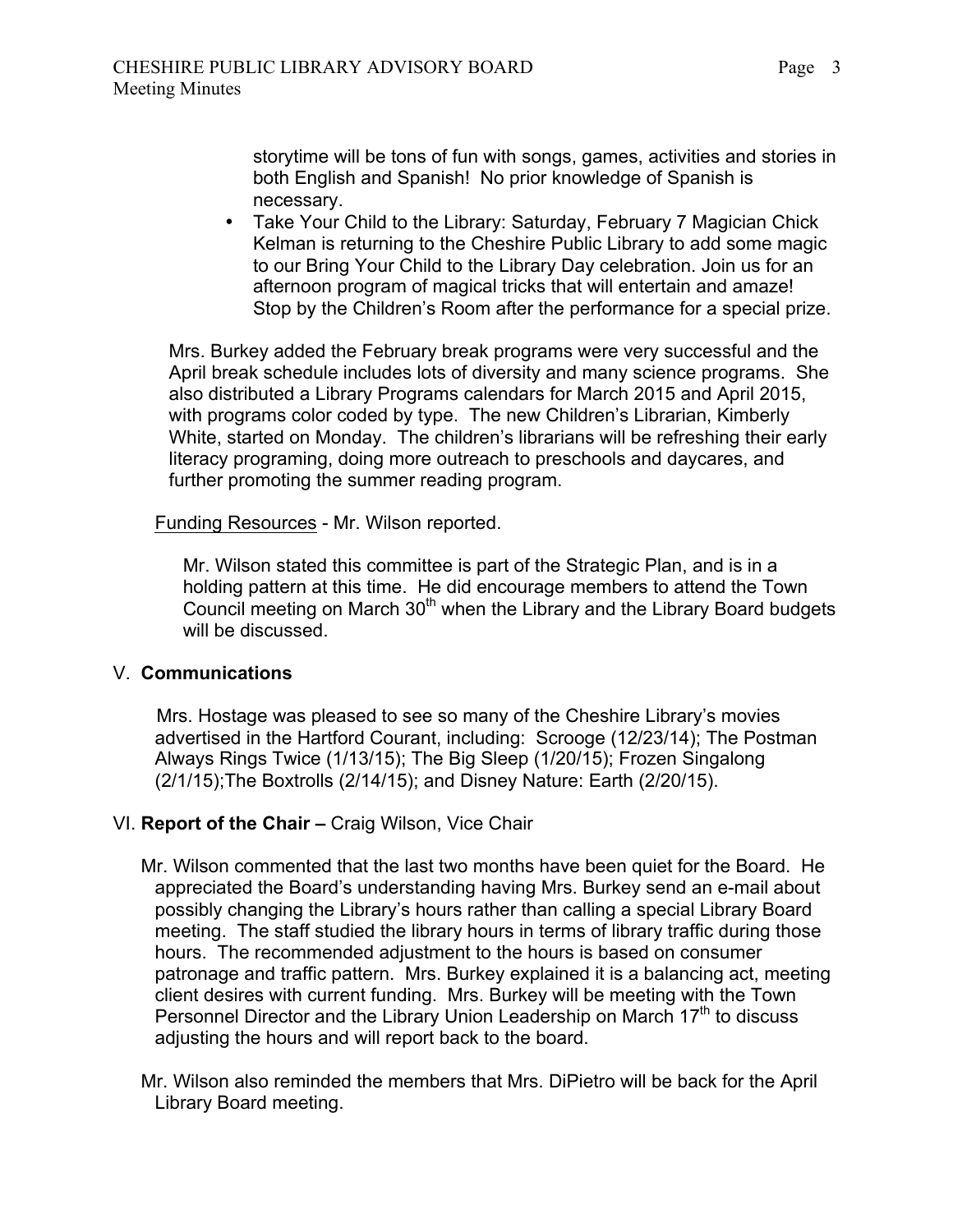#### VII. **Report of the Library Director –** Ramona Burkey

#### **Technology**

Our OverDrive subscription now offers fifty-five popular magazine titles for Cheshire library cardholders. We are currently evaluating whether or not the features of this service can replace the very popular and easy-to-use Zinio product.

#### **Programs and Services**

Circulation in February was 34,534 items, which was 4% higher than that of February 2014. As you know from my email a few weeks ago, we are considering shifting the library's hours so that we can open half an hour earlier six days per week (9:00 a.m. instead of 9:30 a.m.) and close half an hour earlier four days per week (8:30 p.m. instead of 9:00 p.m.). This is based on patron demand and usage patterns, and would result in an additional hour open to the public each week (we would be open 8 hours on Fridays and Saturdays, instead of 7.5 hours) – with no additional staffing expenditures. I will be meeting with the town's Personnel Director and AFSCME union leadership tomorrow afternoon to go over details of this plan. **Save the Date**: Library Supporter Appreciation Reception – Thursday, May 21 at 6:00 p.m.

Board members: If you are planning on attending the CT Library Association's annual conference (April 27 and 28 at the Mystic Marriott), please let me know by this Friday, March 20<sup>th</sup>, so that I can get you registered. Mrs. Burkey commented that ten Library staff will be attending this conference; Mrs. Burkey will not be attending as she is attending the American Library Association Conference at the end of June. Mr. Wilson asked the Board if anyone thought they could attend – Mrs. DeSena will let Mrs. Burkey know; Mrs. Burkey will check with Mrs. DiPietro; no other members are able to attend.

#### *Selected Upcoming Events (more programs, info and registration at cheshirelibrary.org):*

- Movie Matinee: "Once" Tuesday 3/17 at 1:00 p.m.; "Waking Ned Devine" Tuesday 3/24 at 1:00 p.m.
- Local Author Talk: *America, Freedom and Enlightenment* with John White Saturday 3/21 at 2:00 p.m.
- Sunday Author Talk: *Saving Simon: How a Rescue Donkey Taught Me the Meaning of Compassion* with Jon Katz – Sunday 3/22 at 2:00 p.m. Registration for this event is full.
- "Creating the Non Stop Garden" Monday 3/23 at 7:00 p.m.
- "Grow Your Own Meadow" Tuesday 3/24 at 7:00 p.m.
- Edible Book Festival Saturday 3/28 at 10:00 a.m.
- Sunday Concert: "Irish Music in America" with Atwater-Donnelly Band Sunday 3/29 at 3:00 p.m.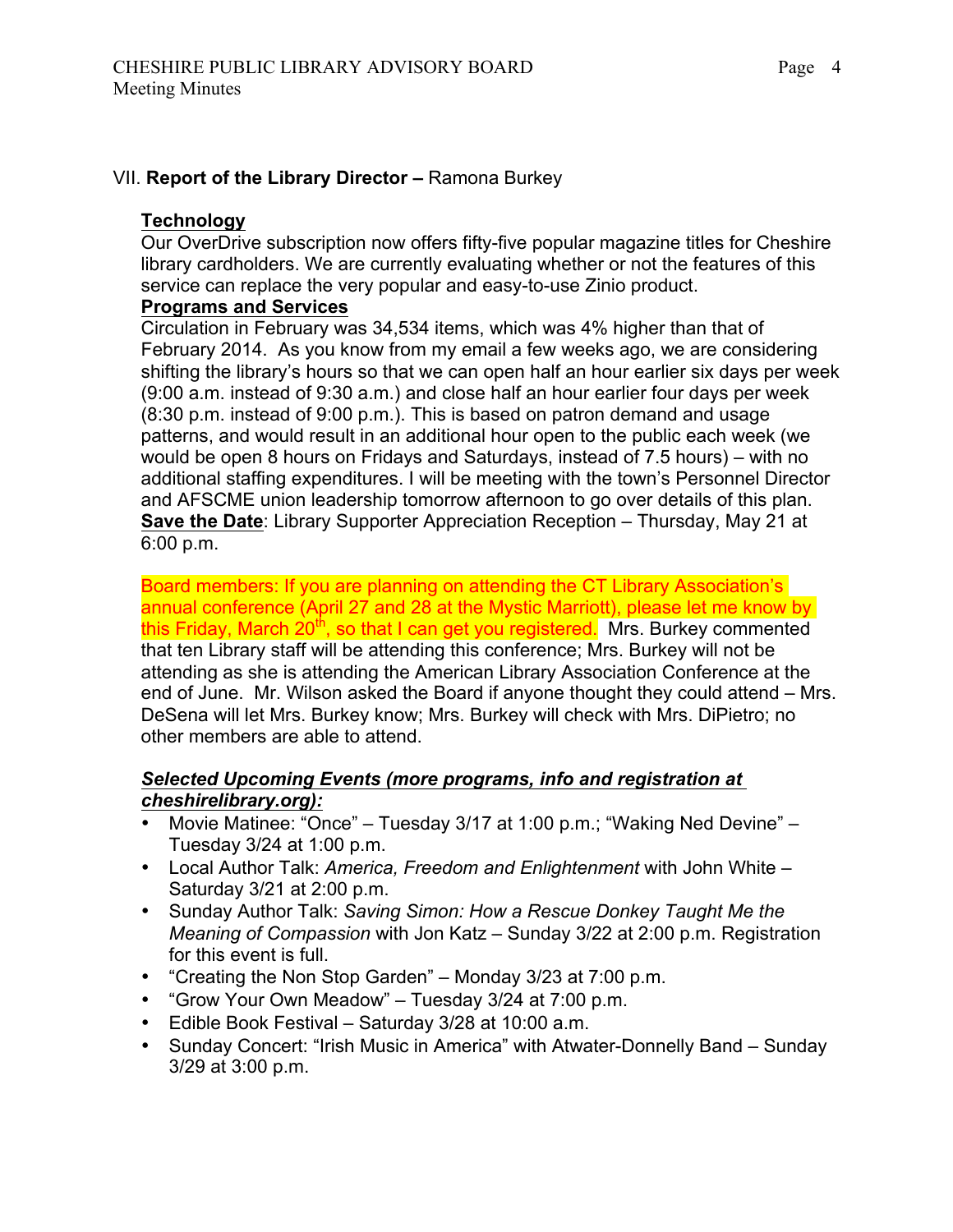### CHESHIRE PUBLIC LIBRARY ADVISORY BOARD Meeting Minutes

- "For the Sake of the Country: Female Spies During the Civil War" Monday, 3/30 at 7:00 p.m.
- "Connecticut Forest and Park Association: Its Trails, History and Events" Tuesday 3/31 at 7:00 p.m.
- "Navigating Your Financial Landscape: The Basics" Thursday 4/2 at 7:00 p.m.
- "Dads and Donuts" storytime Saturday 4/4 at 10:00 a.m.
- Cheshire Cats Classics Book Club: *Ben-Hur* by Lew Wallace Monday 4/6 at 7:00 p.m.
- "Where to Hike in Cheshire" Monday 4/6 at 7:00 p.m.

## **April Vacation Programs**:

- Zumba for Kids Saturday 4/11 at 10:00 a.m.
- "Full of Joy Yoga" Monday 4/13 at 9:45 a.m.
- "Squishy Circuits" science program Monday 4/13 at 4:00 p.m.
- LEGO Junior Maker" Tuesday 4/14 at 10:00 a.m.
- "Rocks and Minerals" Tuesday 4/14 at 1:00 p.m. and 2:15 p.m.
- "Tween Tuesdays" Tuesday 4/14 at 4:00 p.m.
- "Tune Time for Tots" Wednesday 4/15 at 10:00 a.m. and 11:00 a.m.
- "Ctrl-Alt-Achieve: Float Your Boat" Wednesday 4/15 at 1:00 p.m.
- "Gizmos, Gadgets and Goo" Wednesday 4/15 at 4:00 p.m.
- "Robot Petting Zoo" (teens) Thursday 4/16 at 3:00 p.m.
- "Edible Insects" with Stamford Museum and Nature Ctr Thurs. 4/16 at 6p.m.
- "Play Dough Creations" Friday 4/17 at 10:00 a.m.
- "Yu-Gi-Oh: It's Time to Duel!" (teens) Friday 4/17 at 2:30 p.m.
- Fab Film Saturday: "Penguins of Madagascar" Saturday 4/18 at 2:00 p.m.

## **Personnel**

Our new Library Technology Coordinator is Emily Versteeg (30 hours), and our new Reference Librarian is Kathleen Larkin (20 hours) – please join us on Tuesday, March 17 in the staff room from 12-2 for a potluck lunch to welcome all of our new coworkers.

## **Financial**

The library's budget workshop with the Town Council is scheduled for Monday, March 30 at 7:00 p.m. in Room 207-209 of Town Hall – all library board members are encouraged and welcome to attend. I've asked for additional funding for Program Materials, to cover the added cost of running our "24/7/365 Digital Branch" of downloadable materials and databases in addition to continuing more traditional library services; as well as seven (7) additional Sunday afternoons, which would bring our schedule of Sunday hours to November through March (instead of January through March) – a total of twenty (20) Sundays.

## **Buildings and Grounds**

We only ended up with one small leak, caused by an ice dam, late this winter. It was remedied quickly and professionally by Public Works staff, and several library staff members acted quickly to rescue books that were in imminent danger of water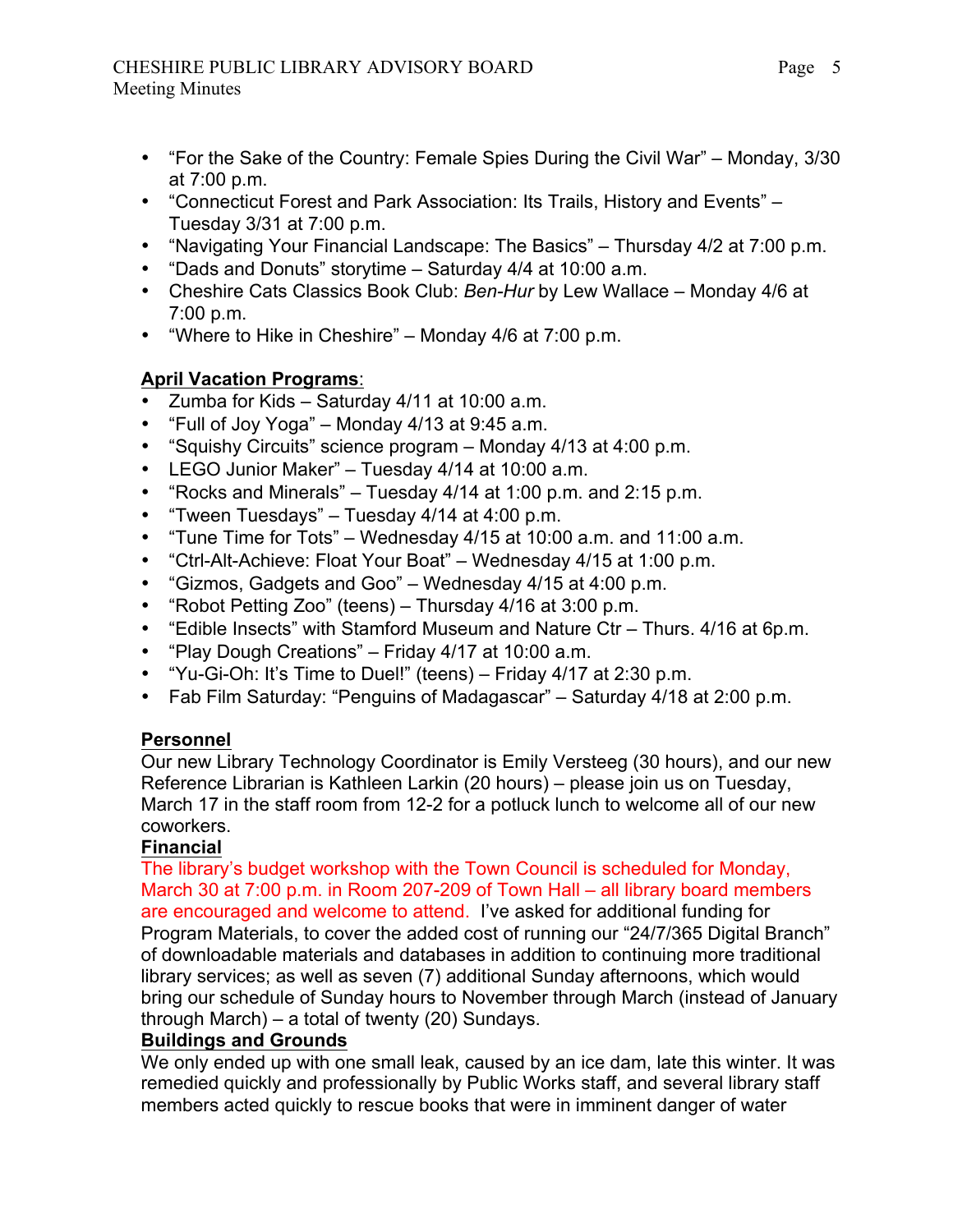damage. A new Parking Agreement has been signed by officials from the Town of Cheshire and Christ Community Church, and is good for five years, with a five-year renewal clause.

### **Policies and Planning**

#### **Artsplace**

I had the pleasure of attending the 27th annual Artsday at Cheshire Academy on Sunday 3/15. As always, it was extremely well-run and enjoyable, as my young son can attest! Artsplace offers excellent programs with fantastic instructors. **Other**

Mrs. Burkey distributed the Friends of the Cheshire Public Library application and explained that the Friends donate more than \$40,000 a year to the Library. Mrs. Hostage commented that she receives an application each year in the mail, although she is a life-time member, and asked if the Friends could save money by not sending applications to life-time members. Mrs. Burkey will pass this on.

 Mrs. Burkey also distributed a wonderful article ("In Praise of Libraries") given to her by a Rotarian at the Rotary Club Anniversary celebration.

 Mrs. Burkey received the *Town of Cheshire Energy Commission Outstanding Energy Achiever 2014 Award – In recognition of her efforts toward achieving energy efficiency and sustainability*. She passed the plaque around and said although her name is on the award, this award is in recognition of the Library's efforts.

 Mrs. Burkey sent a letter dated 3/2/15 to the Appropriations Committee of the CT General Assembly with her testimony not supporting Governor Malloy's cuts to 1) eliminate Connecticard payments to cities and towns (regional resource sharing); 2) eliminate funding for the CT Library Consortium (ending local libraries' abilities to purchase most library resources at huge group discounts); and 3) GB No. 942, "*An Act Implementing the Budget Recommendations of the Governor concerning Education"* which not only repeals the programs above (and several valuable statewide library services such as the CT Education Network – high speed internet provided to state libraries), but also states that new legislation would be required before these programs could ever be funded again. Mrs. Burkey will e-mail the Board members a copy of her letter.

## IX. **Unfinished Business**

None.

#### X. **New Business**

Mrs. Hostage recently saw Betsy McIIvaine, President of the Association of CT Library Boards. If anyone is interested in serving on the Association of CT Library Board, please let Mrs. Hostage or Ms. McIIvaine know.